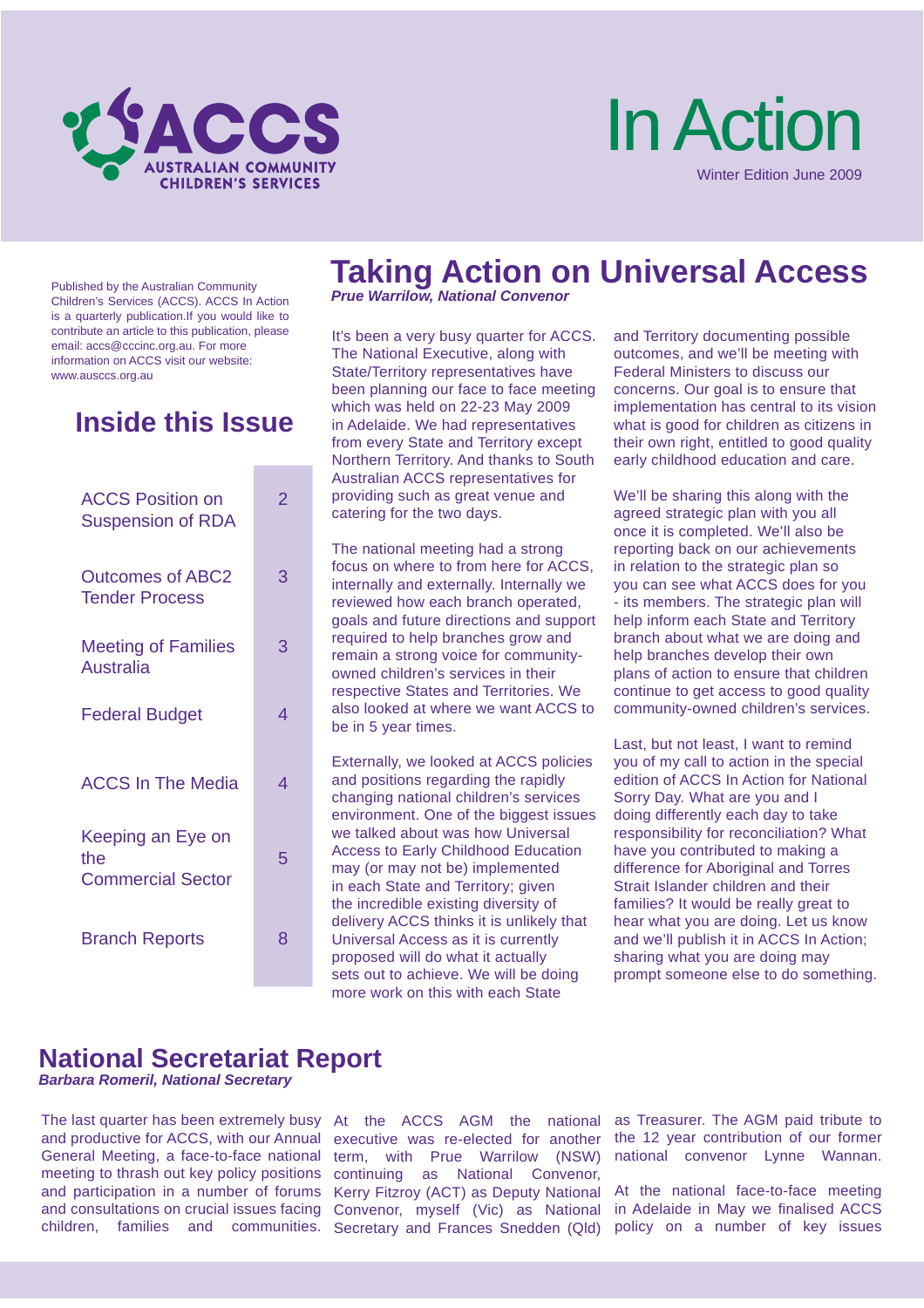#### including:

- Funding models •
- Children's hubs models of integrated early childhood centres •
- Community children's services in commercial premises •
- Parental leave •
- Aboriginal and Torres Strait Islander issues •
- CCMS implementation •
- National Child Protection Framework •

We produced a special edition of ACCS In Action newsletter for distribution on Sorry Day to mark the first anniversary of the National Apology to the Stolen Generation.

The ACCS national executive attended the National Children's Services Forum in March; the meeting had some useful outcomes including a commitment from each peak body and the Department to regularly report on what we are doing differently since the National Apology to the Stolen Generation. The meeting also developed a plan for a national lobby day in August and a full day of cultural awareness training for national peak body representatives in November.

SNAICC gave a presentation on the impact over the last 12 months of the National Apology to the Stolen Generations; he invited the national peak bodies to consider supporting the SNAICC position opposing the Government's suspension of the Racial Discrimination Act for the purposes of the NT Intervention – ACCS is now supporting SNAICC in its advocacy on this issue.

Forum members discussed the federal government's election commitment to universal access to 15 hours of early childhood education and collectively acknowledged the need for diversity in the delivery to ensure access for children in rural and remote areas and to retain the full range of service types.

Parliamentary Secretary Maxine McKew met with the forum again and spoke about recent successes in increasing enrolments in TAFE and university early childhood studies; she praised the work of Gowrie NSW in working with training institutions to ensure the course content is relevant and the work of ECA in bringing together unions to resolve industrial barriers. She acknowledged that the collapse of ABC Learning has influenced the development of new national standards but stated that the implementation will go ahead on 1 July with a transition period after that.

ACCS has a new website! You can find out information about your national peak body and the work ACCS does by visiting

www.ausccs.org.au

The forum nominated representatives for a reference group to advise DEEWR on the Regulatory Impact assessment of the proposed improved national standards, Prue Warrilow will represent ACCS on this group.

Maxine McKew clearly stated that the commitment to the 260 new early learning centres remains; the locations are subject to review because of the collapse of ABC but they will go ahead.

We met Anthony Parsons, the new Group Manager Early Childhood Programs Group in DEEWR who is keen to lift the efficiency of the bureaucracy and asked for examples of problems with CCMS. He is interested in the impact of government intervention in the market. ACCS is arranging for children's services in ACT to host visits from Anthony to brief him on the issues facing the sector.

ACCS convened the regular breakfast meeting of peak bodies representing the non-profit sector and discussed promoting awareness of mobile services and preventing the spread of commercial outside school hours care operators.

ACCS Executive met with Greens Senator Sarah Hanson-Young and congratulated her on the Senate Inquiry into Child Care Provision which she initiated; she will ensure that ACCS has the opportunity to give verbal evidence and invited us to submit a supplementary submission as the deadline has been extended. We also met with an advisor to Julia Gillard and discussed government policy to prevent a future corporate collapse including 'creeping acquisitions' review.

#### **ACCS position on the suspension of the Racial Discrimination Act (1975) for the Commonwealth Intervention in the Northern Territory**

The Racial Discrimination Act 1975 (RDA) was suspended by the Howard government in 2007 in order to introduce the Northern Territory Emergency Response (NTER) legislation. ACCS adopted a position in opposition of the suspension of the RDA in May.

The ACCS position calls on the Commonwealth Government to act immediately to introduce amendments to the NTER to ensure it complies with the RDA.

ACCS does not believe that continuing a paternalistic intervention under which the rights of Aboriginal and Torres Strait Islander people are suspended is a means towards the end of 'Closing the Gap' between Aboriginal and Torres Strait Islanders and non-Indigenous Australians. You can read the position on the ACCS website **www.ausccs.org.au**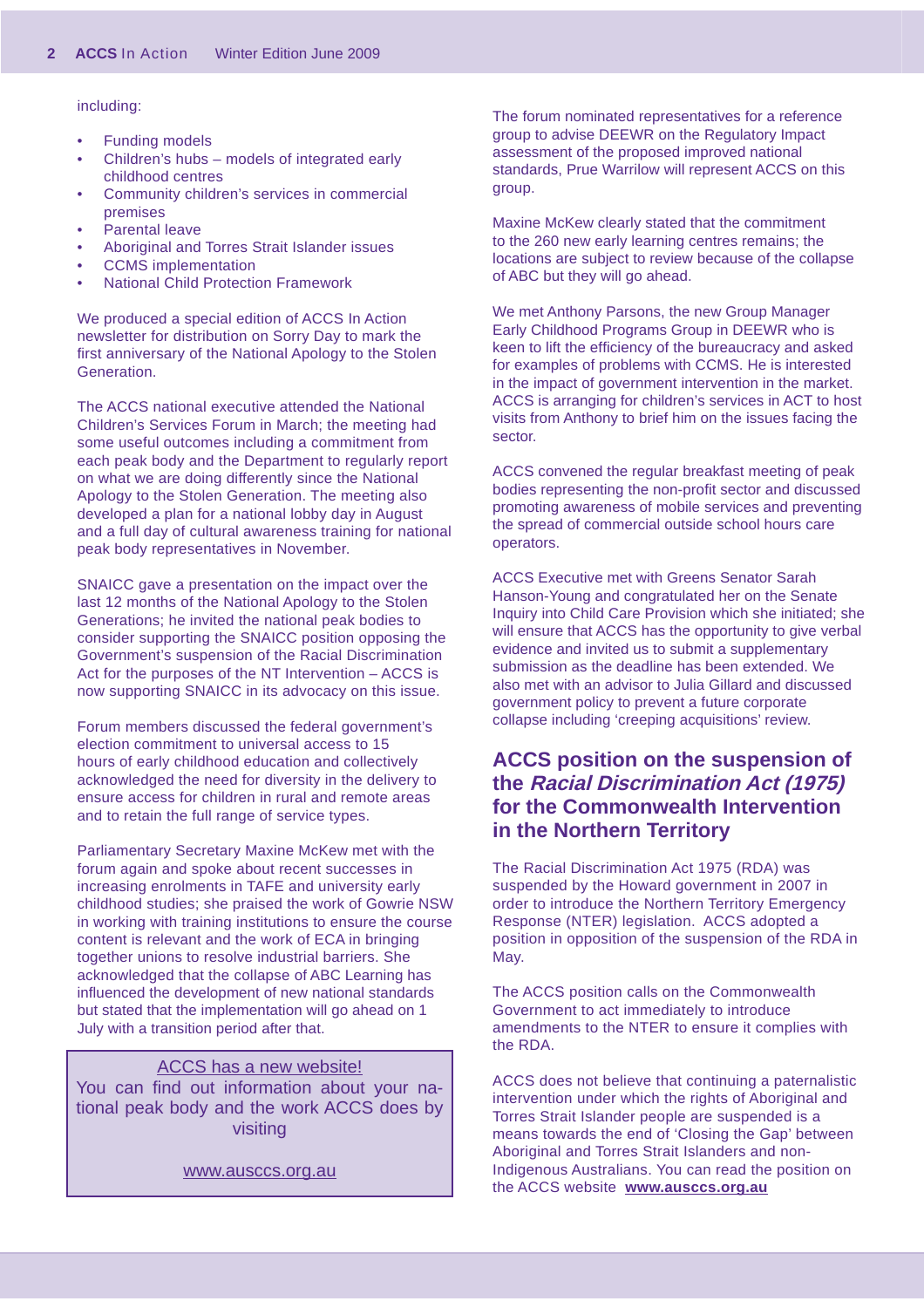#### **Productivity Commission Inquiry into the Contribution of the Not for Profit Sector**

ACCS has contributed to a consultation to assist with the ACOSS submission to the Inquiry into the Contribution of the Not-for-Profit Sector. The submission refers to the unique contribution of the not for profit sector in terms of social capital and the need for the Productivity Commission to consider that the contribution made by not for profit groups is largely qualitative rather than quantitative. A draft paper for further consultation and invitation for a second round of submissions is expected to be released by the Productivity Commission in September.

### **Outcomes of ABC2 Tender Process**

*As at 1 June 2009*

ABC Learning controlled 1,100 childcare centres (one in five Australian childcare centres), employed 16,000 staff and cared for more than 100,000 children before being forced into voluntary administration in November 2008 with debts of \$1.5billion.

In December, 55 centres closed. Another 241 centres were deemed unviable under the ABC business model, and were placed under a court appointed receiver as ABC2. These receivers called for tenders from commercial and community child care providers to buy these businesses. The Deputy Prime Minister Julia Gillard went on the public record stating that the Australian Government wants a diversity of ownership including local government and community providers.

As at 1 June 2009 the receivers have confirmed the following outcomes:

- 216 ABC2 centres have new operators •
- 4 are in jeopardy of closing •
- 17 closures confirmed •

[Note: These figures equate to 237 centres. Further research is currently being undertaken to identify the status of the other four centres.]

There are a total of 65 different buyers for the 216 centres with new operators. It was expected that new owners would be in place by 15 May but work continues to settle contracts, arrange licenses and transition the centres to new ownership.

Approximately 20% of staff will lose their jobs.

Only one not for profit organisation emerged as a successful bidder - Mission Australia will run 29 centres across Australia; the largest of the for-profit providers Kids in Care will run 26 centres.

The pitting of non-profit and for-profit organisations against

each other resulted in many non-profit organisations withdrawing from the final binding bid stages because of:

- High rents •
- A lack of information about the centres •
- A lack of financial and time resources to undertake a compressive due diligence process •
- Strict confidentiality rules inhibiting collaboration between organisations •

Receivers McGrathNicol continue to manage 720 profitable ABC centres which are expected to be sold at the end of 2009.

ACCS will continue to advocate for the 260 promised new child care centres to service unmet demand predominantly in areas of disadvantage that were put on hold after the collapse of ABC Learning.

# **Reports from ACCS Representatives**

**Meeting of Families Australia** Dr Anne Kennedy, Victorian ACCS delegate

This meeting was attended by representatives of a range of Melbourne-based peak organisations who are members of Families of Australia, including Grandparents Victoria, Seniors Victoria, YMCA, Child Protection, Stepparents, ACCS, Carers Australia and staff from the Australian Institute of Family Studies.

The meeting had two main purposes:

- 1. The FA CEO, Brian Babington provided an update on the work of FA and presented a written report on his examination of multi-jurisdiction child protection systems in the UK, Ireland, Canada and the USA undertaken as a Churchill fellow on 2008-9.
- 2. To discuss the issue of forward planning for the 2010 election.

The discussion about the 2010 Federal election raised the following questions:

- How do we keep families and children high on the Government's agenda and as an important election issue when the focus is likely to be on global economic and sustainability matters? •
- What could be some key election messages that FA could promote on behalf of the member organisations? •
- What could we argue for powerfully and eloquently? •
- What has happened to the Family Impact statements that the Government promised in response to Senator Fielding's efforts? •

The brainstorming on these questions was diverse and included:

Economic downturn has a direct impact on families and children •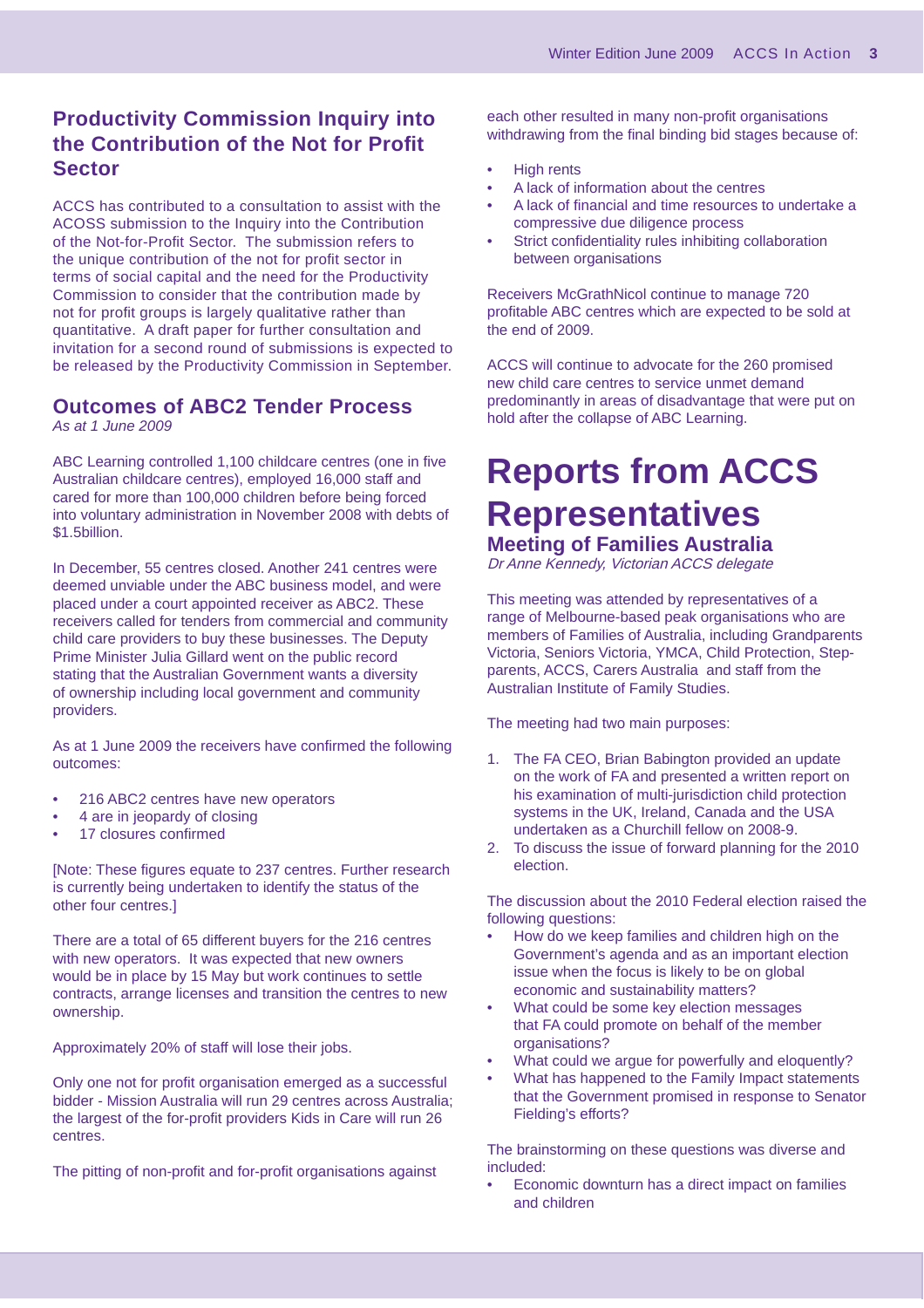- Child care is critical to the productivity and social participation agendas •
- Child care workforce reform is important to ensure staff are qualified to undertake the challenge of working with increasing numbers of families and children with complex needs and lives •
- Mental health issues for adults, young people and children are rising and are a major challenge to overall wellbeing and the ability to cope with difficult circumstances •
- Child care is a front line early support service for families and children •
- OSHC services and funding especially for secondary students needs to be addressed •
- Regulation needs to be enacted to prevent another ABC type collapse for both child care and aged care sector (creeping acquisition legislation) •
- Need to promote a definition of families that encompasses the diversity of Australian families (structure, lifestyles, life chances, etc) •
- The UN Convention on the Rights of the Child is a good platform for child advocacy as it includes child protection (abuse, neglect, exploitation), prevention (health matters), participation (right to be consulted and heard), and provision (access to services, education etc). The Australian Government has to report to the UN on how it is meeting its obligations as a signatory to the convention •
- OECD reports have also showed that Australia ranks well below 'like' countries in child expenditure •
- Need a family/child 'template' or lens to examine all legislative proposals (as in Nordic countries) •
- Important to target marginal seats in election campaign •
- There is strength in advocacy which brings diverse groups together to fight for a small number of key issues—need to form new alliances or coalitions •
- Tax breaks may be more helpful than payments (Grandparents as carers) •
- Expenditure spent in early years is investment for the future •

Families Australia undertook to collate the ideas generated at the meeting for distribution and a follow-up meeting in Melbourne, possibly in June.

#### **Federal Budget ACOSS pre-Budget Briefi ng 2009**

Kerry Fitzroy, Deputy National Convenor ACCS

I attended the ACOSS pre-budget sector briefing and there were some items raised that are of interest for ACCS.

The announcement of a Government commitment to Paid Parental Leave for 2011 was important and ACCS supports this initiative.

Visit our new website www.ausccs.org.au

There was some concern over income support, and the speculation that sole parents will most probably miss out on income support increases. If this occurs it is a missed opportunity to support some of the most vulnerable families in any community.

There was also some concern over the uncertainty or recurrent funding for programs in community organisations that provide interventions for disadvantaged and vulnerable families.

# **ACCS In the Media**

#### **Child-care rebate ineffective**

*Adele Horin, Sydney Morning Herald, April 2, 09*

Government child-care subsidies that lower the cost of formal child care have no influence on married women's decision to work, controversial new research shows.

The research found that the Child Care Tax Rebate, the Federal Government subsidy that most benefits welloff women, has no impact on employment decisions of married mothers.

"Conventional wisdom says cost is a factor but our data is consistent in showing child-care costs don't have any impact on the labour market behaviour of married women," Dr Stephen Whelan, a lecturer in economics at the University of Sydney, said.

The results, though preliminary, will feed into demands from business groups and others for the Federal Government to review "middle class" welfare in the May budget. The Business Council of Australia yesterday called for the Government to examine non-means tested benefits, including family payments and child care and other programs that do not support growth. The results, though preliminary, will feed into demands from business groups and others for the Federal Government to review "middle class" welfare in the May budget. The Business Council of Australia yesterday called for the Government to examine non-means tested benefits, including family payments and child care and other programs that do not support growth.

It is widely argued that the high cost of child care is a major barrier to women returning to work or extending their work hours, and that government child-care subsidies will help boost the female labour supply.

But the study, which examined the impact of the child care tax rebate between 2001 and 2006 on maternal employment and child care use, has so far found no evidence it had made any difference.

Dr Whelan, who presented the research at a recent seminar on the economics of child care at the Australian National University, said the study supported earlier findings that changing child-care costs did not influence women's workforce decisions.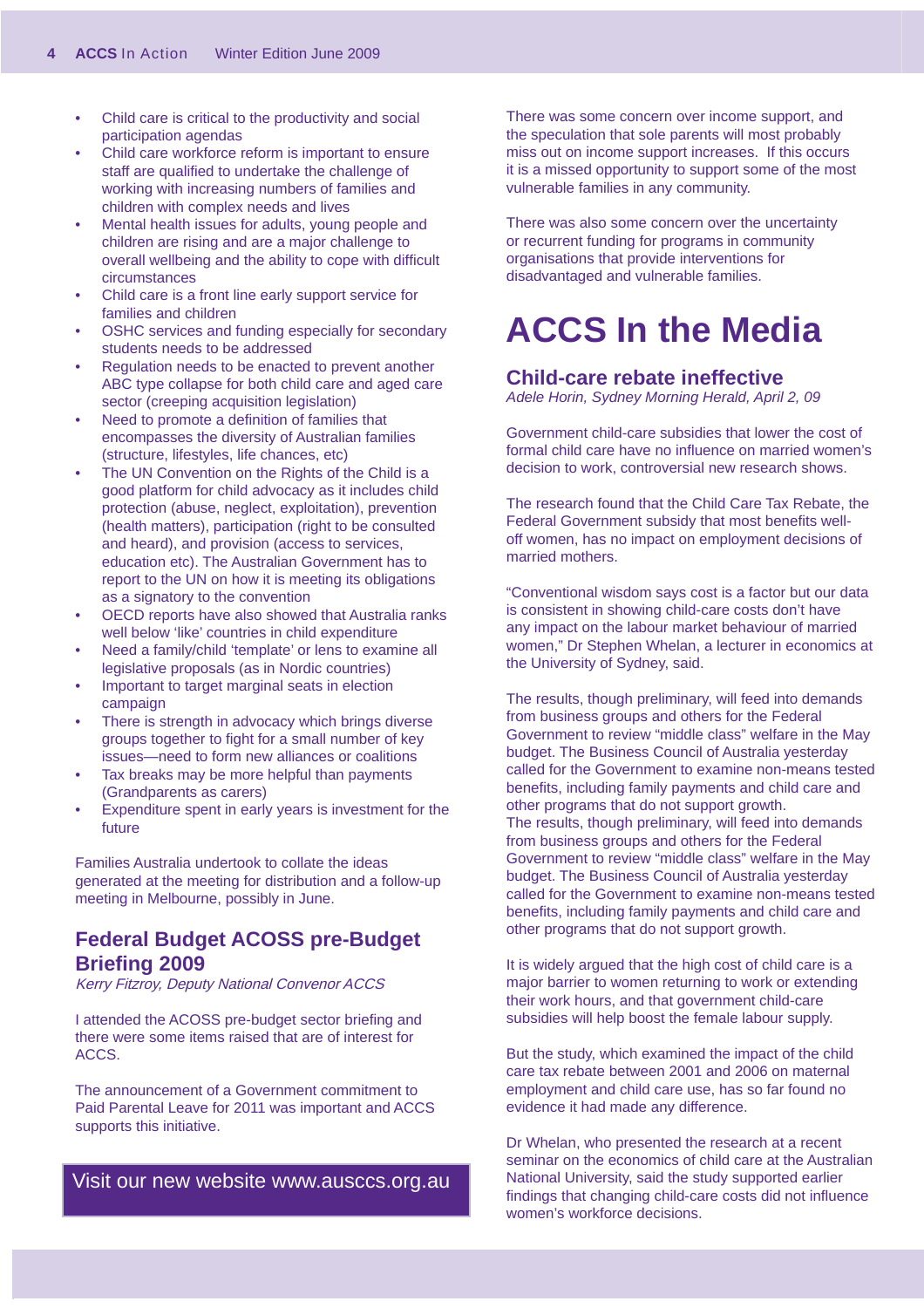He said factors other than child care cost may have more influence on the return-to-work decisions of married mothers. These included child care availability, access to paid maternity leave, and the Family Tax Benefit paid to the stay-at-home parents in households with incomes up to \$150,000.

However, Guyonne Kalb, a principal research fellow at the Melbourne Institute of Applied Economic and Social Research, said her studies show the cost of child care was a particular barrier to low-income single parents.

"If wages are low a child care subsidy can be quite important in helping increase labour force participation," she said.

Juliet Bourke, the former chairwoman of the Task Force on Care Costs, said child-care subsidies should not be considered to be middle class welfare. "We've reached a point of enabling more women to participate in the workforce and it would be such a shame to lose that through a knee-jerk reaction."

However, the Government has been under pressure to review the tax rebate, even from sectors of the child-care industry, because it favours higher-earning women.

The rebate pays 50 per cent of out-of-pocket child care and is worth up to \$7500 a child. Because better-off women receive little of the Government's other subsidy - the Child Care Benefit - it leaves them with higher outof-pocket costs, and eligible for more tax rebate.

Barbara Romeril, the secretary of Australian Community Children's Services, said the tax rebate was regressive and poor policy.

"We would support a revamp to focus the dollar on low and middle income women rather than spreading it across all income levels," she said.

#### **Child-care centres to shut soon**

*Dan Harrison, The Age, April 15, 09*

ALMOST 300 Victorian families will have to move their children into other care when their ABC Learning Centres close next month.

Court-appointed receivers for 240 unviable centres yesterday announced that eight Victorian centres, caring for about 295 children, are among 19 centres that will shut by May 15…

PPB said it had found new operators for 210 ABC centres, securing the care of more than 12,000 children.

Another eight centres, including four in Victoria which cared for about 230 children, were in doubt because no viable bids were made for them.

Deputy Prime Minister Julia Gillard said because alternative care was not readily available near these centres, the Government had asked the receivers to continue trying to find ways to keep the centres open. An announcement about their future is expected in two months.

The centres to stay open will be run by more than 65 new operators. About 15 per cent of centres will be run by nonprofit organisations.

The non-profit Mission Australia will run 29 centres, including seven in Victoria. The largest of the for-profit providers, Kids in Care, will run 26 centres.

Mission Australia will operate centres in poorer areas or where it already runs programs such as welfare and employment services. Spokesman Paul Andrews said Mission Australia was confident the centres could be self-sustaining within 18 months.

The national convener of Australian Community Children's Services, Prue Warrilow, said she was disappointed that more centres would not be operated by community organisations.

## **Keeping an eye on commercial child care**

#### **Look at what the commercial sector is advocating for! Wage stay or Reduction**

The Australian Childcare Alliance submitted a letter to the Australian Fair Pay Commission's 2009 Minimum Wage Review asking them to 'exercise restraint in its function of reviewing and setting minimum wages'.

The letter went on to state that the 'pressures on child care centre affordability are feeding into ever increasing vacancies in the large majority of locations around the country'.

The letter concluded with a suggestion to the Commission 'that on this occasion minimum wage levels should remain unchanged (if not reduced) or at the very least that whatever reasonable amount the Commission sees fit to award, be phased in over a period of three years'.

### **Buyers found for 210 ABC Learning childcare centres**

*Siobhain Ryan, The Australian, April 15, 09* 

ABOUT 685 children will have to move childcare centres after receivers to the debt-ridden ABC Learning announced today 19 of the original list of 241 "unviable" centres would close.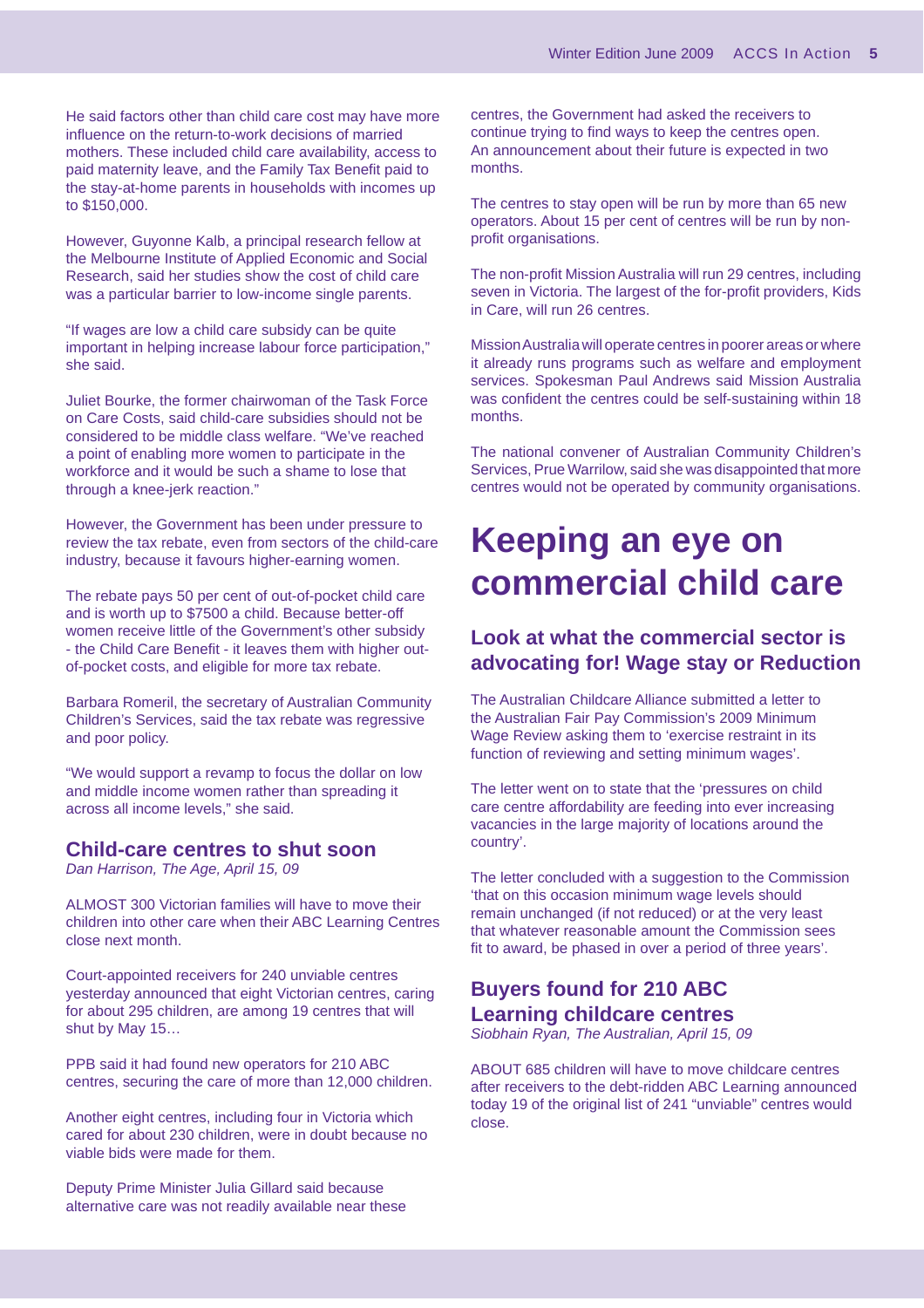The fate of a further eight centres remains in limbo, with court-appointed receiver PPB attracting no buyers for the businesses and finding no alternative childcare providers nearby to take the children now cared for in those operations.

But Steve Parbery from PPB declared the protracted sale process for the remnants of the former ABC Learning empire a success, pointing to the 210 centres that had found buyers.

He also assured parents from the 19 centres set to close that vacancies had been identified at nearby childcare centres and promised unions that more than 80 per cent of existing staff would be kept on after the sale transfer.

"Through close cooperation with the Australian Government this promises to deliver sustainable, quality child care for over 12,000 children and secure employment for more than 1800 child care staff. All this has been achieved in less than five months," Mr Parbery said...

#### **Will child care profit from ABC lesson?**

*Dan Harrison, The Age, April 17, 09* 

THE Federal Government has been accused of missing an opportunity to transform the nation's child-care industry by allowing most of the unviable ABC Learning centres to be transferred to private operators.

Court-appointed receivers yesterday announced they had found new operators for 210 centres. Of these, 33 will go to non-profit providers, with 29 centres to be operated by Mission Australia.

#### **Want to build strong, positive relationships with your families and support their parenting?**

**Early Childhood Australia's Everyday Learning Series was developed by early childhood experts specifi cally to provide information to parents.**

**When ordering the Everyday Learning Services tell Early Childhood Australia that you are a member of ACCS. For every purchase, 2% of the value of the sale will be given to ACCS to support its work of advocating nationally for the right of Australia's children to access quality not for profi t, community childrens services.**

> **To find out more information about the Everyday Learning Series, or to obtain a subscription for your families visit:**

**http://www.earlychildhoodaustralia.org.au/everyday\_learning\_series/special\_offer\_for\_services. html.** 

Collette Tayler, the chair of early childhood education and care at the University of Melbourne, said the identification of new operators for the centres, which would have otherwise closed, would minimise disruption to families...

Professor Tayler…said the Commonwealth should have provided funding to enable more non-profit operators to take over centres.

"If there is a serious interest in rebalancing what is said to be a mixed market in early childhood education and care — and yet it's at least 70 per cent private forprofit — then the Government is the only place that will provide that capital, and that opportunity was missed," she said.

Education Minister Julia Gillard said this week that the process had led to a diversification of the child-care sector, but ruled out any new subsidies…

### **ABC Learning forum draws**

#### **parent anger**

*Kerry-Anne Walsh Political Correspondent, Sydney Morning Herald, April 19, 2009*

A NEW website launched by the embattled child-care provider ABC Learning to help restore its battered image has been swamped with complaints from parents.

When the site opened for business on Friday, a string of unfavourable comments about fee structures at the child-care centres dominated the early posts...

ABC Learning, which is behind the biggest collapse of child-care centres in Australia, launched the 'Childcare Chat website to open a dialogue about its services, the group's national operations manager, Nikki Miers, said. "You can consider this forum the first step in opening our doors and sharing an honest conversation with you."…

The ABC group, formerly owned by disgraced businessman Eddie Groves, went into receivership in November with debts of \$1.5 billion. The Government's \$58 million intervention in the failed group has resulted in 77 closures, with eight centres still under review…

More than 700 centres remain in business while they are prepared for sale.

In a video on the Childcare Chat website, Ms Miers said any suggestions, videos or ideas posted on the site would be "uninfluenced" by the company.

Two videos posted on Friday were full of praise for ABC Learning. In one, a South Australian woman called Natalie referred to notes she clutched in one hand.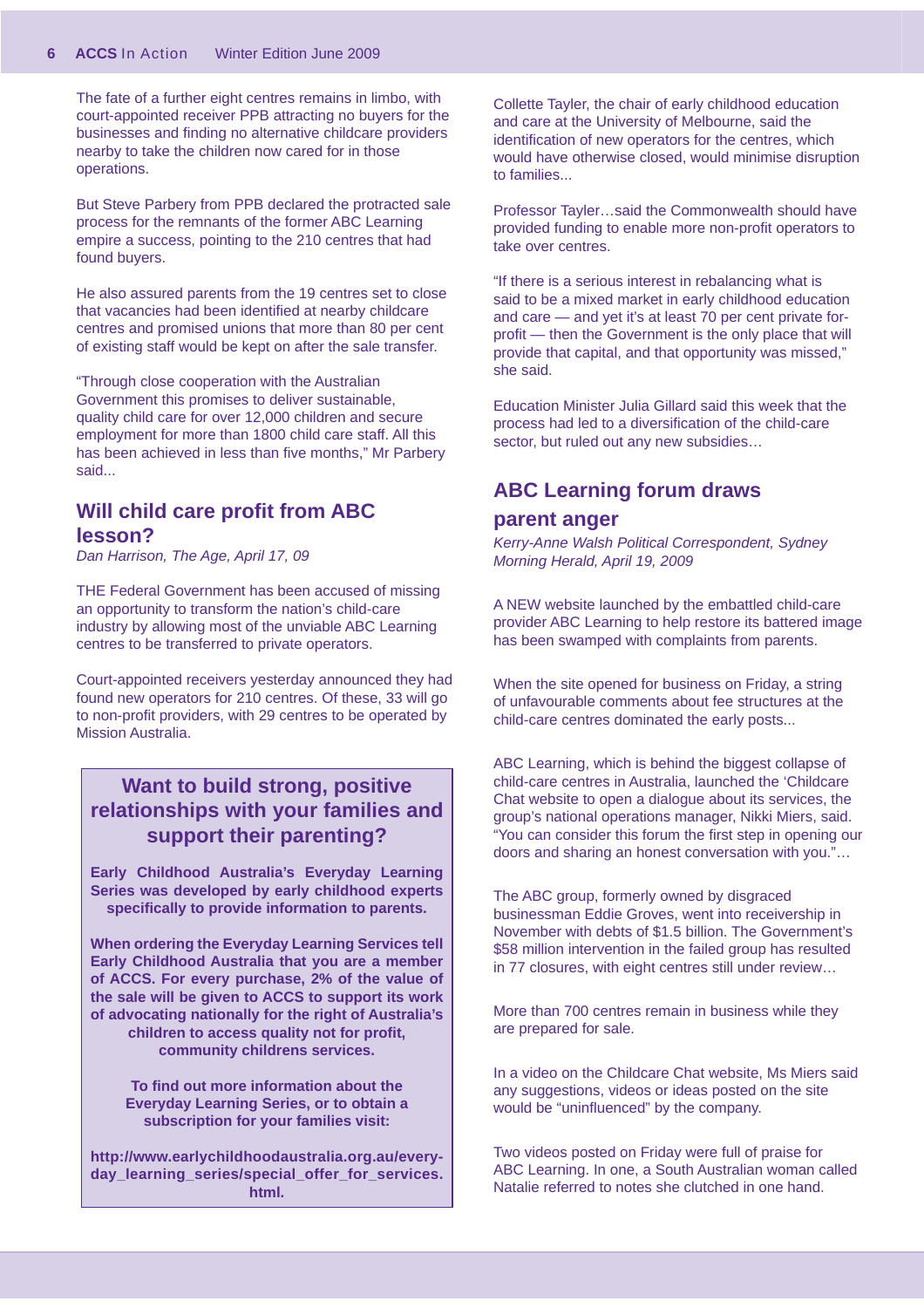#### **Childcare centres close their doors**

*Natasha Bita The Australian May 14 2009*

Dozens more childcare centres are closing in the wake of industry giant ABC Learning's collapse.

Fifteen ABC centres are set to shut tomorrow, the deadline for the sale or shutdown of 241 centres dubbed "unviable" by the receivers, McGrathNicol and PPB. Rival childcare chain CFK has shut nearly half of its 39centres.

CFK receiver Ferrier Hodgson revealed yesterday that centres in the Sydney suburbs of Balgowlah and Westmead were due to close at the end of this month, after the recent closure of 19 others. Sixteen have been sold, and two are under negotiation with potential buyers. The revelation comes as former federal Nationals MP and now lobbyist Larry Anthony quit as a director of ABC Learning.

"I voluntarily stepped down," Mr Anthony told The Australian. "I felt as if my role had come to an end and there was nothing more I could contribute."

Mr Anthony earned more than \$235,000 from ABC Learning in consultancy fees to lobby governments on its behalf, on top of director's fees of up to \$65,000 a year. He said his departure from the ABC Learning board on April 1 had been "quite amicable".

"I wish them well," he said.

Mr Anthony, a Howard government minister in charge of childcare, engineered the Coalition's free-market approach that fuelled the growth of corporations such as ABC Learning, which owns one in five Australian childcare centres. He joined the ABC Learning board in 2005, just six months after losing his Byron Bay-based seat of Richmond in NSW.

ABC Learning fell into receivership last November with \$1.6billion in debts. Taxpayers have spent \$56 million keeping ABC's 1020 centres running…

#### **Workers 'forced to sign away conditions'**

*Sydney Morning Herald, May 15, 09*

Childcare workers at defence department-owned centres are being forced to sign away their unfair dismissal protection, the childcare workers' union says.

The Brisbane-based B4Kids group won government contracts in April to take over defence's 21 childcare centres following the collapse of the industry giant ABC Learning.

One of these facilities, at Williamtown, north of Newcastle, has also sacked two women on maternity leave…

B4Kids managing director Leanne Beasant told News Limited a "small number of the centres were overstaffed and therefore to ensure their ongoing viability a number of positions were, unfortunately, not required".

"B4Kids has offered employment to employees based solely on the operational requirements of each centre. The fact that an employee may or may not have been on maternity leave is irrelevant," she said.

Meanwhile, about 150 workers at 15 unviable ABC Learning Centres will finish up at their jobs on Friday...

#### **ABC Centre closes**

*Kate Bonsack, \Williamstown, Altona, Laverton Star, 19 May 09*

THE Altona North ABC Learning Centre was closed on Friday after negotiations with the company looking to buy the centre fell through.

Children from the centre have been offered places at eight neighbouring childcare centres.

PPB, the company that took over the centre in December with scope to find a buyer for it, will help eight of the nine staff to find other employment.

The company's spokesman said some staff would go to other ABC centres and others would go to childcare centres.

"The ninth person, who was a part time cook for the centre, had already found other employment," he said.

In April, the centre was looking at being secured after PPB announced it had found a buyer and it was in negotiations with them.

PPB's spokesman said the buyer pulled out at the last moment and no secondary party could be pulled in.

**Don't forget that all ACCS members are entitled to a 15% discount on all purchases from Educational Experience.**

**And ACCS receives a commission on every purchase to support it's work of advocating nationally for the right of Australia's children to access quality, not for profi t, community children's services** 

> **Phone your order through to Free Call 1800 025 270**